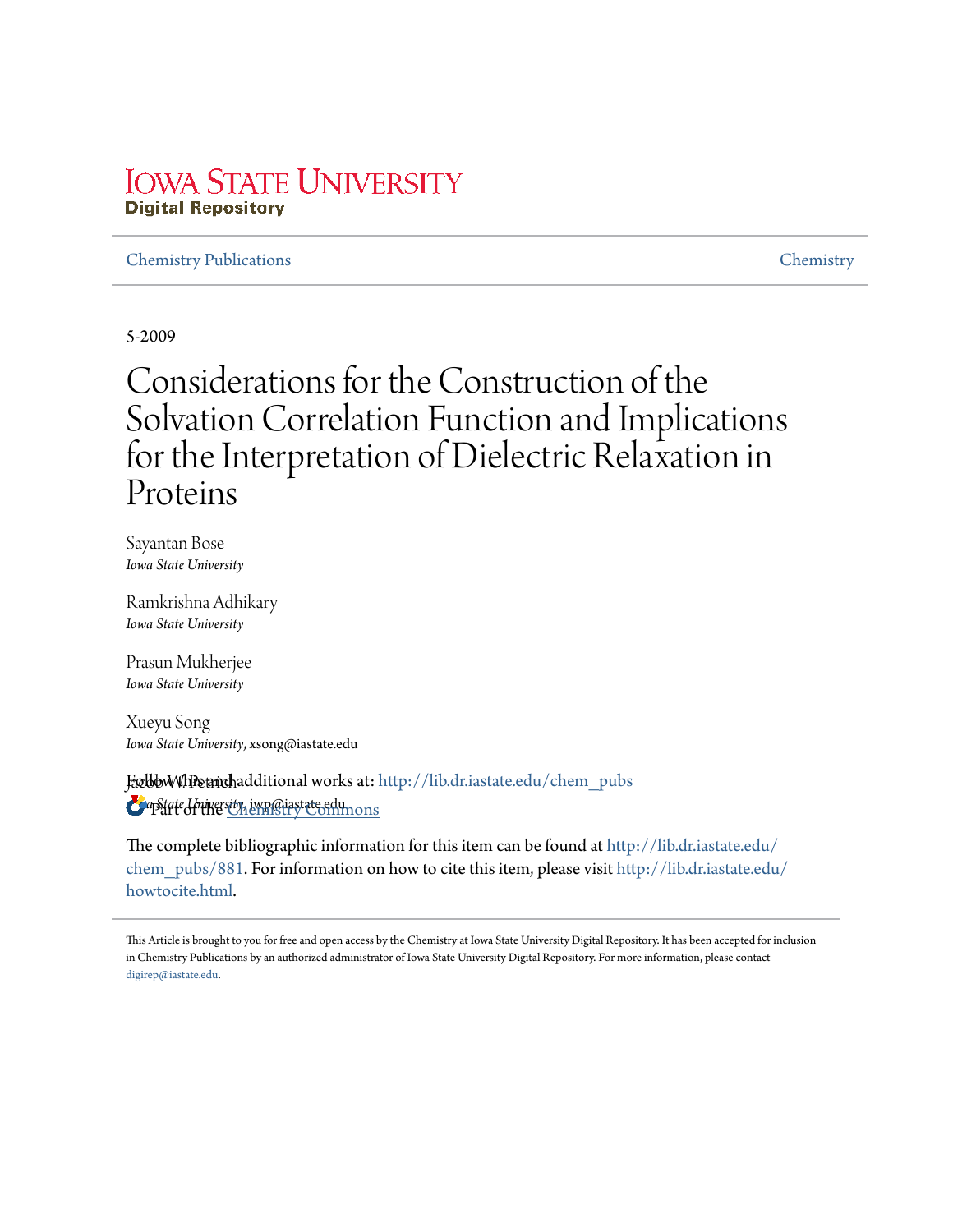## Considerations for the Construction of the Solvation Correlation Function and Implications for the Interpretation of Dielectric Relaxation in Proteins

### **Abstract**

The dielectric response of proteins is conveniently measured by monitoring the time-dependent Stokes shift of an associated chromophore. The interpretation of these experiments depends critically upon the construction of the solvation correlation function, *C*(*t*), which describes the time-dependence of the Stokes shift and hence the dielectric response of the medium to a change in charge distribution. We provide an analysis of various methods of constructing this function and review selected examples from the literature. The naturally occurring amino acid, tryptophan, has been frequently used as a probe of solvation dynamics in proteins. Its nonexponential fluorescence decay has stimulated the generation of an alternative method of constructing  $C(t)$ . In order to evaluate this method, we have studied a system mimicking tryptophan. The system is comprised of two coumarins (C153 and C152) having different fluorescence lifetimes but similar solvation times. The coumarins are combined in different proportions in methanol to make binary probe mixtures. We use fluorescence upconversion spectroscopy to obtain wavelength-resolved kinetics of the individual coumarins in methanol as well as the binary mixtures of 75:25, 50:50, and 25:75 of C153:C152. The solvation correlation functions are constructed for these systems using different methods and are compared.

**Disciplines**

Chemistry

### **Comments**

Reprinted (adapted) with permission from *Journal of Physical Chemistry B* 113 (2009): 11061, doi:10.1021/ jp9004345. Copyright 2009 American Chemical Society.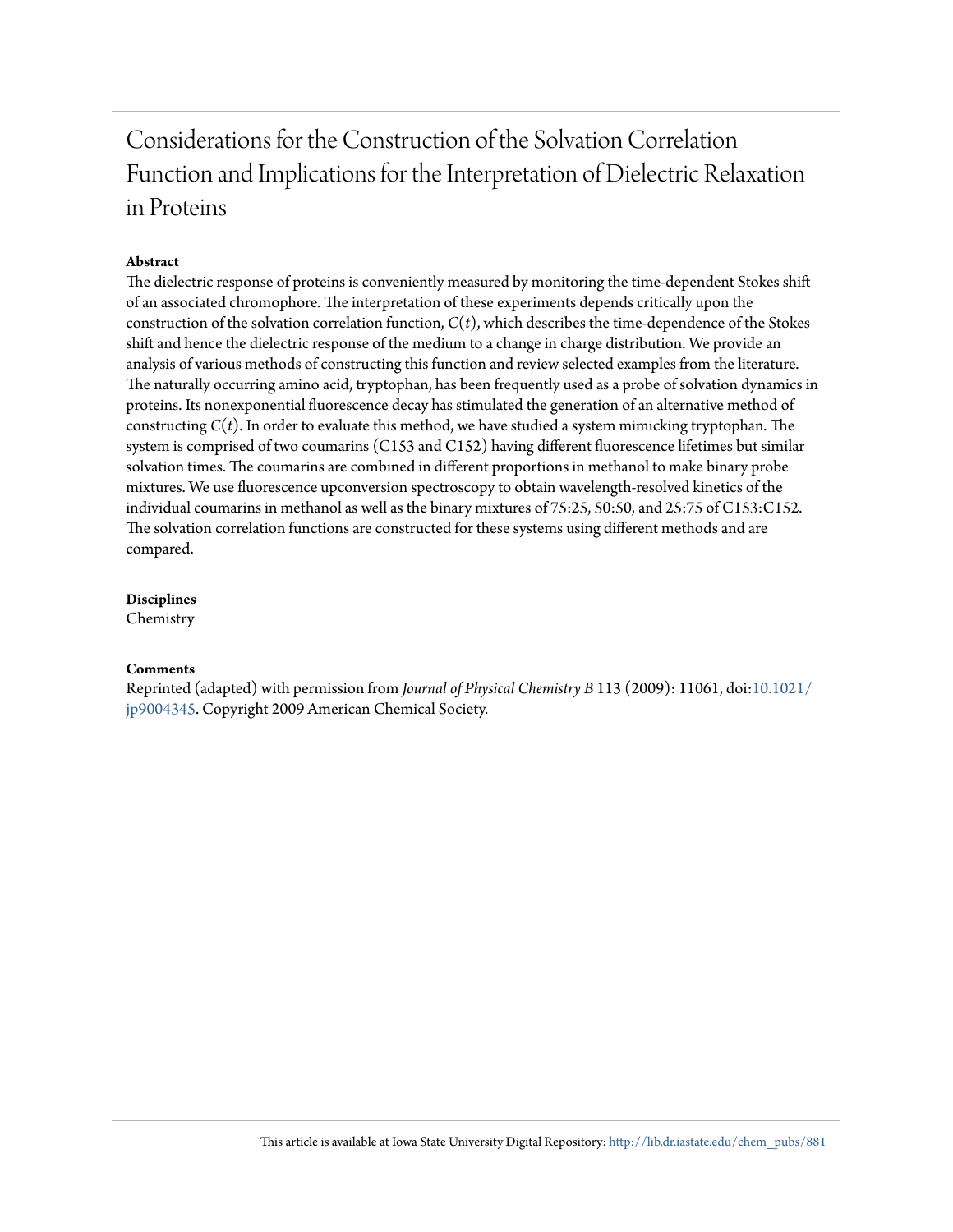## FEATURE ARTICLE

## **Considerations for the Construction of the Solvation Correlation Function and Implications for the Interpretation of Dielectric Relaxation in Proteins**

**Sayantan Bose, Ramkrishna Adhikary, Prasun Mukherjee, Xueyu Song, and Jacob W. Petrich\***

*Department of Chemistry, Iowa State University, Ames, Iowa 50011 Recei*V*ed: January 15, 2009; Re*V*ised Manuscript Recei*V*ed: March 16, 2009*

The dielectric response of proteins is conveniently measured by monitoring the time-dependent Stokes shift of an associated chromophore. The interpretation of these experiments depends critically upon the construction of the solvation correlation function,  $C(t)$ , which describes the time-dependence of the Stokes shift and hence the dielectric response of the medium to a change in charge distribution. We provide an analysis of various methods of constructing this function and review selected examples from the literature. The naturally occurring amino acid, tryptophan, has been frequently used as a probe of solvation dynamics in proteins. Its nonexponential fluorescence decay has stimulated the generation of an alternative method of constructing *C*(*t*). In order to evaluate this method, we have studied a system mimicking tryptophan. The system is comprised of two coumarins (C153 and C152) having different fluorescence lifetimes but similar solvation times. The coumarins are combined in different proportions in methanol to make binary probe mixtures. We use fluorescence upconversion spectroscopy to obtain wavelength-resolved kinetics of the individual coumarins in methanol as well as the binary mixtures of 75:25, 50:50, and 25:75 of C153:C152. The solvation correlation functions are constructed for these systems using different methods and are compared.

### **Introduction**

It has been well established by numerous experimental and theoretical studies that solvation dynamics in polar solvents can be described by linear response theory. $1-13$  In general, the full frequency dependent dielectric function of the polar solvent (and, perhaps, even of ionic solvents<sup>14</sup>) gives a good description of the solvation dynamics from the ultrafast regime to that of diffusive relaxation. Some direct and successful comparisons between theory and experiments have been established.<sup>11,12,14,15</sup> The reason for such success is largely because the dielectric fluctuations of polar solvents can be described accurately by simple linear response models, such as the dielectric continuum model.<sup>16-18</sup> On the other hand, the dielectric response in proteins is more complicated. There exist many length scales due to the structural constraints created by the carbon backbone. Some studies indicate that a linear response model may be valid from atomistic simulations.19,20 A simple dielectric continuum description is clearly insufficient, even though such a description has been widely used to correlate experimental data. $21-24$ 

Studies of the solvation dynamics in proteins offer the best means of investigating the dielectric response and making a comparison with theory. A range of theoretical and experimental work has been performed to study dielectric responses in proteins, but the results have been very disparate. Early studies suggested that slow relaxation on the nanosecond time scale exists in myoglobin<sup>25,26</sup> in contrast to polar solvents. This may not be unexpected owing to structural constraints, but the role of a protein's interior motions in its dielectric relaxation is presently unclear from various experimental studies.<sup>27-30</sup> Recently, Boxer and co-workers $31,32$  have incorporated a synthetic fluorescent amino acid, Aladan, into seven different sites of the B1 domain of the 56-amino acid protein, streptococcal protein G, GB1, to measure the time-dependent Stokes shifts from the femtosecond to nanosecond time scales. The seven sites range from buried within the protein core to fully solvent-exposed on the protein surface. Their results clearly offer another demonstration that the protein dielectric response is highly inhomogeneous, which is also demonstrated from Golosov and Karplus' molecular dynamics simulations for the same system.<sup>33</sup> Experimental and theoretical studies of lysozyme suggest that significant contributions of the observed dynamical fluctuations come from the surrounding water solvent and the water molecules attached on the protein surface.<sup>28</sup>

As another example, Zewail and co-workers used the intrinsic single tryptophan as a probe to study solvation dynamics in proteins<sup>29,34-39</sup> and have reported slow relaxation from which they inferred the presence of "biological water": water molecules in the immediate vicinity of a surface believed to have different properties from those of bulk water.<sup>1,40-43</sup> For example, they report that the dynamics are significantly slower for the surface tryptophan residues in Subtilisin Carlsberg<sup>35</sup> and in monellin<sup>36</sup> than for that of tryptophan in bulk water, and they argue that the slow relaxation arises from the water molecules constrained on the protein surface.<sup>29</sup>

We have previously discussed the solvation dynamics of the complexes of coumarin 153 (C153, Figure 1) with the monomeric hemeproteins, apomyoglobin, and apoleghemoglobin in water.<sup>44</sup> \* To whom correspondence should be addressed. There are four main considerations for our choice of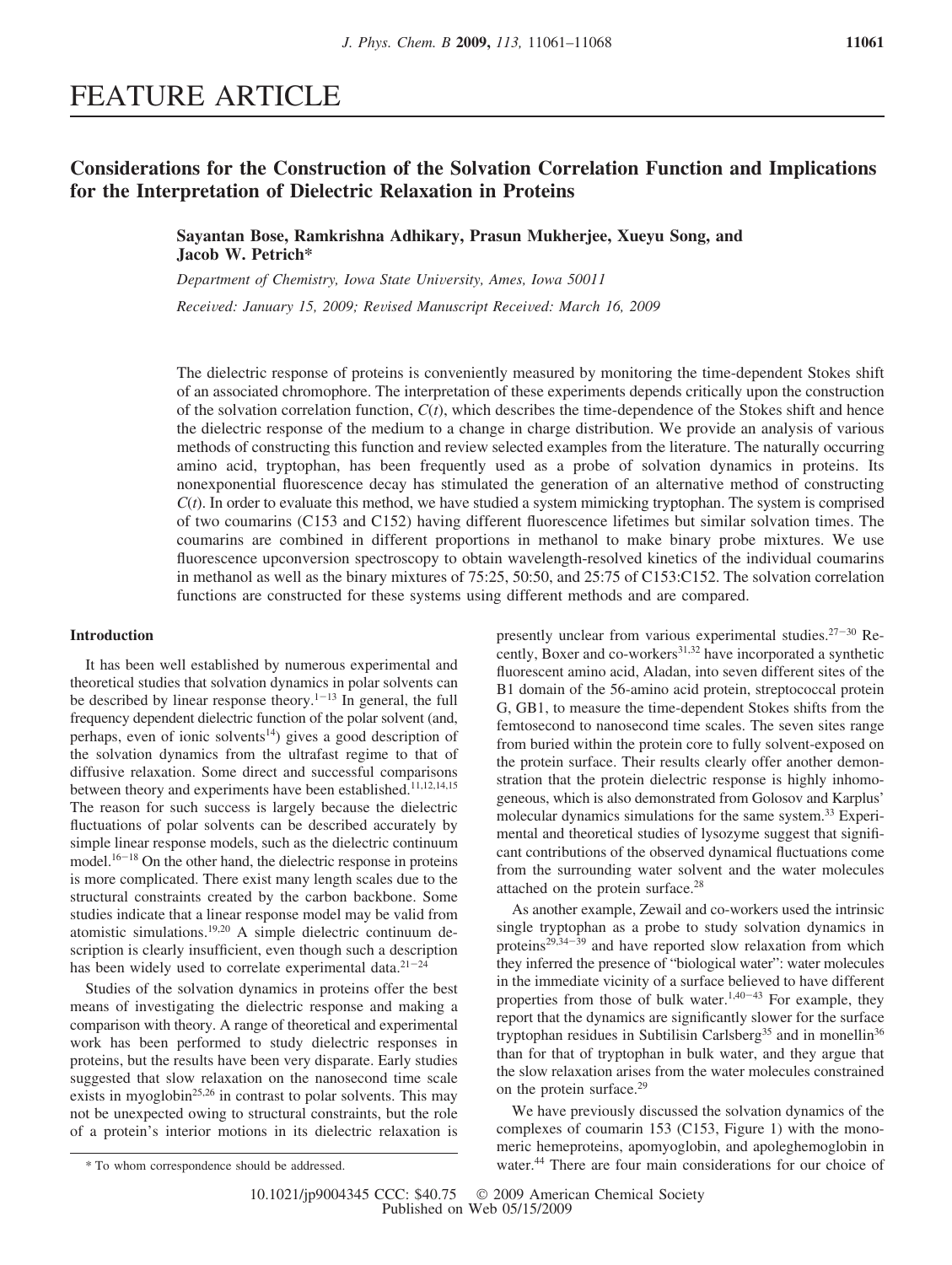

**Sayantan Bose** is currently a graduate student in Physical Chemistry with Jacob W. Petrich, at Iowa State University. He completed his Bachelors in 2003 from Calcutta University, India, majoring in Chemistry and then earned his Masters in 2005 in Physical Chemistry from the Indian Institute of Technology, Bombay, India. His research mainly focuses on study of solvation dynamics in proteins, such as myoglobin and leghemoglobin and their mutants. He is also studying solvation dynamics in room temperature ionic liquids.



**Ramkrishna Adhikary** is currently a graduate student, majoring in Physical Chemistry with Jacob W. Petrich. He received his B.S. degree in Chemistry from Calcutta University, India in 2003, and completed his M.S degree in Physical Chemistry in 2005 from the Indian Institute of Technology at Bombay, India. His research interests include the study of excited-state photophysics of medicinal pigments, such as curcumin and hypericin. He is also working on developing methods for the detection of central nervous system tissues on animal carcasses using fluorescence spectroscopy.



**Prasun Mukherjee** received his B.Sc. in Chemistry from Alipurduar College, North Bengal University (2000), M.Sc. (2003) in Physical Chemistry from the Indian Institute of Technology, Bombay, and Ph.D. in Physical Chemistry from Iowa State University (2008) with Jacob W. Petrich. His doctoral work mainly focused on solvation dynamics in room temperature ionic liquids and in monomeric hemeproteins, the photophysics of the antiviral agent hypericin in complex with proteins, and the elucidation of the structure of a novel hypericinlike pigment from a marine ciliate *Maristentor dinoferus*. He has recently joined the University of Pittsburgh as postdoctoral fellow in the Department of Chemistry.



**Xueyu Song**, currently an Associate Professor of Chemistry at Iowa State University, received his B.S. in 1984 and M.S. in 1987 from Nankai University, China. He then attended California Institute of Technology in 1991 and received his Ph.D. in 1995 under Rudy Marcus. After working as a postdoctoral fellow with David Chandler at the University of California, Berkeley, he joined the faculty at Iowa State University in the fall of 1998. His research primarily focuses on the application and development of theoretical and computational tools for the study of chemical reactions in chemical and biochemical systems. Currently, he is working on developing theories of electron transfer in solutions and inhomogeneous materials, solvent effects on chemical reactions in condensed phases, dielectric relaxation in protein environments, and theory of protein crystallization.



**Jacob W. Petrich**, currently the chair of the Chemistry Department of Iowa State University, received his B.S. in Chemistry, cum laude, from Yale University in 1980 and his Ph.D. in Physical Chemistry from the University of Chicago in 1985 under Graham Fleming. He held a postdoctoral fellowship at the Laboratoire d'Optique Appliquée, Ecole Polytechnique, Palaiseau, France, with Dr. Jean-Louis Martin. His research interest includes the study of solvation dynamics and dielectric relaxation in proteins and room temperature ionic liquids, the photophysics of medicinal naturally occurring pigments, such as hypericin and curcumin, and using optical tools in problems of relevance to food safety.

this system. First, coumarin 153 (C153) is a well-characterized and widely used chromophore for solvation dynamics studies.<sup>45-56</sup> Second, binding studies and molecular dynamics simulations indicate that coumarin indeed is in the hemepocket.<sup>57,58</sup> We have experimentally obtained a binding constant of ∼6 µM for coumarin 153 and apomyoglobin and have characterized the complex.57,58 In fact, one of our motivations for using coumarin to probe the hemepocket was the existence of an NMR structure of the dye ANS in the hemepocket of apomyoglobin.<sup>59</sup> Third, while myoglobin and leghemoglobin share a common globin fold, they have differences in their hemepockets,  $60,61$  the region to be probed by the coumarin. Fourth, we can produce a broad range of mutant proteins in which one or several amino acids are strategically replaced, so as to test how specific substitutions can affect solvation dynamics.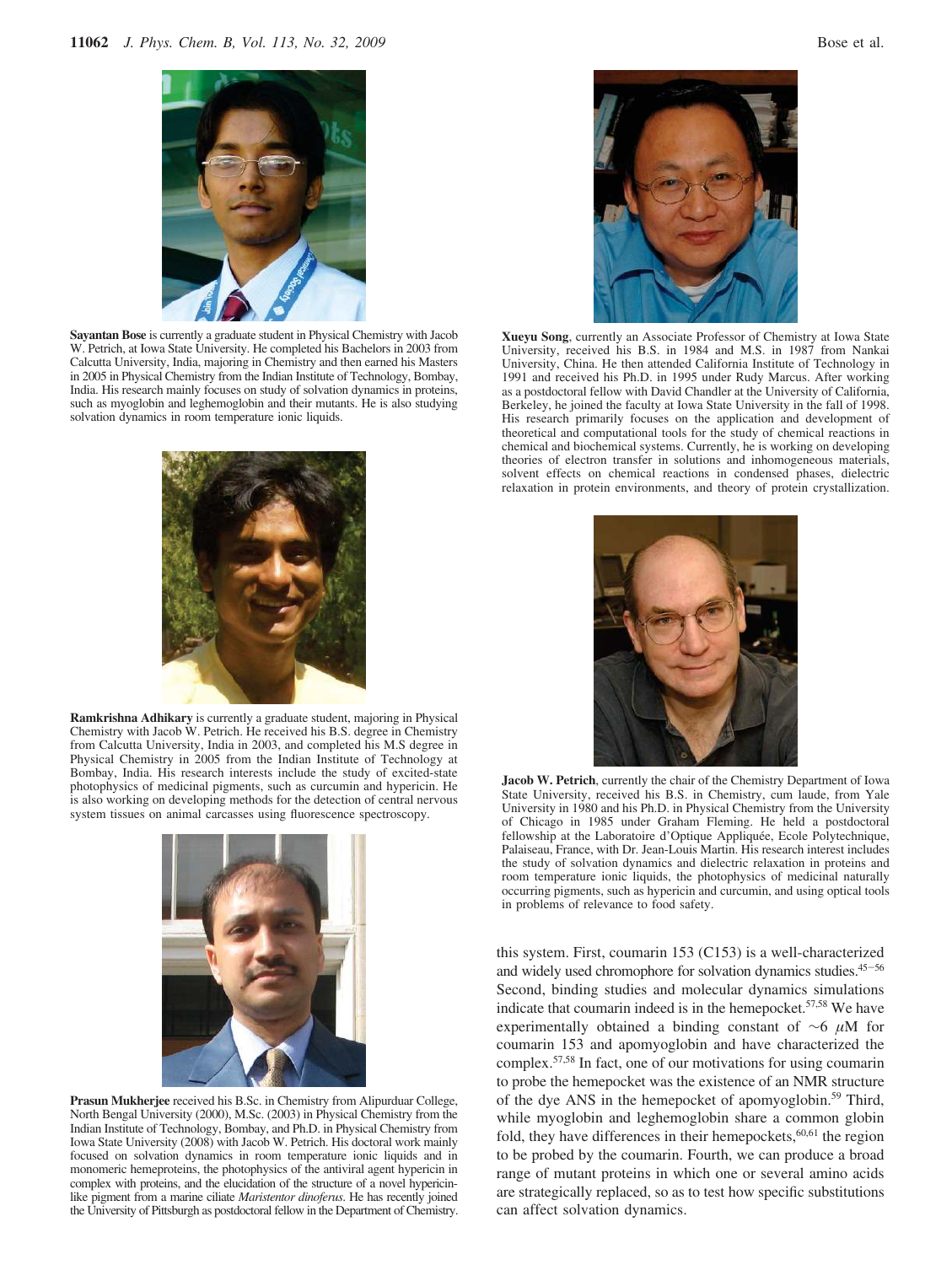

**Figure 1.** Structures of the fluorescent probe molecules that are used in this study. (a) Coumarin 153 and (b) Coumarin 152.



**Figure 2.** Comparison of *C*(*t*) for C153 in apoMb and apoLba obtained from fluorescence upconversion experiments with those obtained from molecular dynamics simulations. In both proteins, the initial fast component occurs within the time resolution of our instrument and experiment and simulations show excellent agreement with each other.<sup>44</sup>

We found that

- 1. Almost 60% of the solvation is complete in both apoMb and apoLba within the time resolution of our instrument (300 fs).
- 2. The initial faster solvation is followed by a slower response, which is slower in apoLba than in apoMb by about a factor of 4 (Figure 2).
- 3. There is excellent agreement between the *C*(*t*) from fluorescence upconversion experiments and those obtained from molecular dynamics simulations.

The rapidity of the solvation in both the proteins studied here suggests that water plays a dominant role, which is consistent with the report by Fleming and co-workers<sup>28</sup> who studied solvation in the lysozyme/eosin system. (Solvation in bulk water is characterized largely by an ∼30 fs component and is complete in ∼15 ps.<sup>15,62</sup>) The remainder of the solvation can be attributed to motions of the protein matrix or coupled protein-water $63$ motions. Of course, the protein's contribution to solvation should not be neglected. For example, Nilsson and Halle have simulated the Stokes shift in the protein monellin<sup>64</sup> and have discussed how to separate the relative contributions of protein and water. They found a significant protein component, at least 25%. Li et al.<sup>63</sup> found that the relative protein and water contributions can vary substantially with the conformational substate of myoglobin: sometimes the protein contribution can even be larger than water. Both Nilsson and Halle<sup>64</sup> and Li et al.<sup>63</sup> found that the protein contribution also has an ultrafast component. In disagreement with the "biological water" picture, Li et al. also found that protein motion (or protein-water motion) was essential for the slow (∼50-100 ps) time-scale Stokes shifts. This feature was independent of the dynamics apparent from the protein and water Stokes shift contributions.

Our results are at odds with those of Zewail, Zhong, and co-workers,35,38,39,65,66 and we suggest that the origins of the discrepancies lie in the methods used to compute *C*(*t*). More recently, Zhong and co-workers have studied the solvation of different mutants of apomyoglobin.<sup>66</sup> All of the solvation correlation functions they report decay much more slowly than those presented in Figure 2. (We note however that the simulations of Singer and co-workers<sup>63</sup> are consistent with the dynamics reported in Figure 2.) Here, we evaluate various methods of constructing *C*(*t*), present new data on the solvation dynamics of systems containing two different solvation probes in varying ratios, and comment on the consequences of using the *C*(*t*)s thus generated.

#### **Materials and Methods**

Coumarin 153 (C153) and Coumarin 152 (152) (Exciton Inc., Dayton, OH) were used as received. Methanol (HPLC grade) from Aldrich was used without further purification. Five sets of solutions in methanol were made with C153/C152 mole fraction ratios of 1:0, 0.75:0.25, 0.50:0.50, 0.25:0.75, and 0:1. The total concentration of the probe was fixed at  $8 \times 10^{-6}$  M for all the mixtures for both steady-state and lifetime experiments. Stock solutions of  $1 \times 10^{-5}$  M were prepared for both C153 and C152 and then diluted in methanol to maintain the required mole-fractions of the probes in mixtures.

**Preparation of Micellar Solutions.** *N*-acetyl-L-tryptophanamide (NATA) and the surfactant, TX-100 (reduced), were obtained from Sigma. For experiments in micelles, the NATA concentration was kept at  $\sim$ 5 × 10<sup>-6</sup> M in  $\sim$ 25 × 10<sup>-3</sup> M TX-100 (reduced) (∼100 times CMC). Under these conditions, there is one NATA molecule for every 50 micelles (assuming an aggregation number of 100) to minimize aggregation.

**Steady-State Experiments.** Steady-state absorption spectra were obtained on a Hewlett-Packard 8453 UV-visible spectrophotometer with 1 nm resolution. Steady-state fluorescence spectra were obtained on a Spex Fluoromax-4 with a 3 nm bandpass and corrected for lamp spectral intensity and detector response. For absorption and fluorescence measurements, a 1 cm path-length quartz cuvette was used. Coumarin and NATA samples were excited at 407 and 295 nm, respectively.

**Lifetime Experiments.** The lifetime measurements were acquired using the time-correlated single-photon counting (TCSPC) method, which has been described in detail elsewhere.<sup>67</sup> Recent modifications in the TCSPC experimental setup include the replacement of NIM-style electronics by the Becker & Hickl photon counting module Model SPC-630. In the CFD channel, our previous ORTEC preamplifier has also been replaced by Becker & Hickl HFAC preamplifier. The data were acquired in 1024 channels with a time window of 12 ns. The instrument response function had a full width at half-maximum (fwhm) of ∼50 ps. A 1 cm path length quartz cuvette was used for all the time-resolved measurements. Fluorescence decays were collected at the magic angle (polarization of 54.7°) with respect to the vertical excitation light at 407 nm with 65 000 counts at the peak channel.

**Upconversion Experiments.** The apparatus for fluorescence upconversion measurements is described elsewhere.<sup>67</sup> The instrument response function had a full width at half-maximum (fwhm) of 300 fs. A rotating sample cell was used. To construct the time-resolved spectra from upconversion measurements, a series of decays were collected typically from 480 to 570 nm at 10 nm intervals in a time window of 10 ps. Experiments were also done on a 100 ps time scale to ensure that complete solvent relaxation was observed.

**Methods of Constructing the Solvation Correlation Function,** *C***(***t***).** Two methods of constructing the solvation correlation function will be discussed in detail. In the first method, wavelength-resolved fluorescence transients were fit to sums of exponentials (typically 2 or 3, as necessary to fit the data) and time-dependent spectra were reconstructed from these fits by normalizing to the steady-state spectra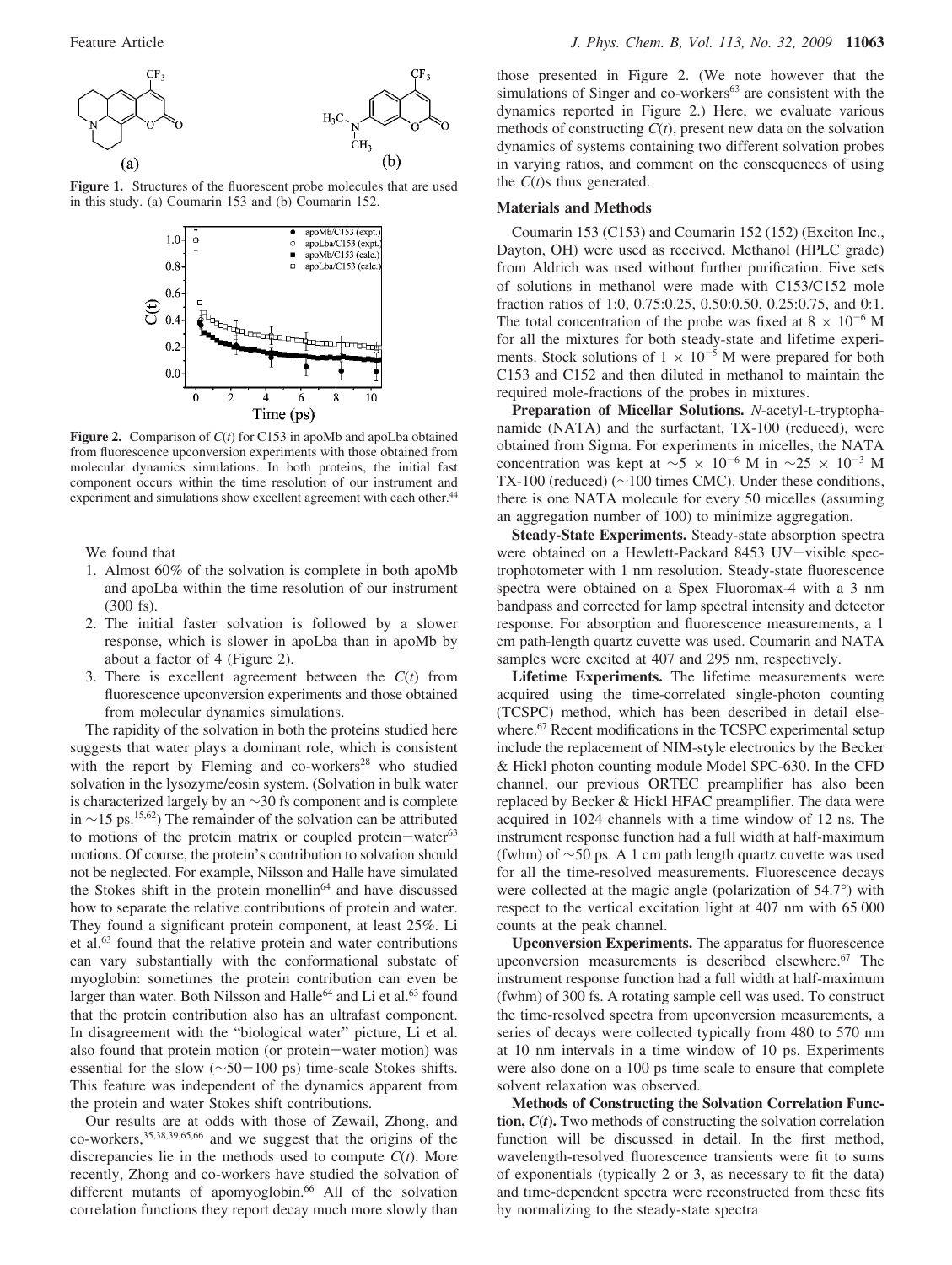**11064** *J. Phys. Chem. B, Vol. 113, No. 32, 2009* Bose et al.

$$
I(\lambda, t) = \frac{I_{\lambda}^{SS} I_{\lambda}(t)}{\sum_{i} a_{i} \tau_{i}}
$$
 (1)

 $I_{\lambda}(t)$  is the wavelength-resolved fluorescence decay, expressed as  $\sum_i a_i \exp(-t/\tau_i)$ , and  $I_\lambda^{SS}$  is the steady-state emission intensity at a given wavelength. We have employed the traditional approach of fitting the time-resolved emission spectra (TRES) to a log-normal function<sup>45,67,68</sup> from which we extract the peak frequency  $v(t)$  as a function of time.

We describe the solvation dynamics by the following normalized correlation function

$$
C(t) = \frac{\nu(t) - \nu(\infty)}{\nu(\mathbf{t}^0)^{\prime} - \nu(\infty)}
$$
 (2)

Because *C*(*t*) is a "normalized" function, the accurate determination of  $C(t)$  depends upon accurate values for  $v("0")$  and  $v(\infty)$ .  $v("0")$  is the frequency at zero-time, estimated using the method of Fee and Maroncelli.<sup>69</sup> The appropriate value for  $v(0)$  is not obtained from the emission spectrum obtained immediately upon optical excitation with infinite time resolution, even if such an experiment were possible, but that arising from the spectrum of a vibrationally relaxed excited state that has been fully solvated by its internal motions but that has not yet responded to the surrounding solvent, thus the use of the notation "0." Fee and Maroncelli<sup>69</sup> have described a robust, model independent, and simple procedure for generating this "zero-time" spectrum,  $v("0")$ , and we have checked its validity using a different method for estimating the zero-time reorganization energy.<sup>70</sup>

 $v(\infty)$  is (usually<sup>71,72</sup>) the frequency at infinite time, obtained from the maximum of the steady state spectrum.  $\nu(\infty)$  is usually given by the equilibrium spectrum. (This is not, however, true in the case of very slowly relaxing solvents, as has been demonstrated in the case of certain ionic liquids;<sup>71,72</sup> here the emission spectrum at ∼3 times the fluorescence lifetime of the probe is red shifted to that of the equilibrium spectrum.) The  $v(t)$  are determined from the maxima of the log-normal fits of the TRES. In most of the cases, the spectra are broad, so there is some uncertainty in the exact position of the emission maxima. Thus, we have considered the range of the raw data points in the neighborhood of the maximum to estimate an error for the maximum obtained from the log-normal fit. Depending on the width of the spectrum (i.e., zero-time, steady-state, or time-resolved emission spectrum), we have determined the typical uncertainties as follows: zero-time  $\sim$  steady-state ( $\sim \pm 100 \text{ cm}^{-1}$ )  $\lt$  time-resolved emission ( $\sim \pm 200$  cm<sup>-1</sup>). We use these uncertainties to compute error bars for the  $C(t)$ . Finally, in generating the  $C(t)$ , the first point was obtained from the zerotime spectrum. The second point was taken at the maximum of the instrument response function.

As noted in the Introduction, Zewail, Zhong, and co-workers use a different approach to calculate  $C(t)$ .<sup>37-39,66</sup> They fit the fluorescence intensity transients,  $I_{\lambda}(t)$ , to a sum of 3-4 exponentials, keeping two of the longer components fixed when the solvation probes have biexponential lifetimes (such as tryptophan). Thus, the  $I_{\lambda}(t)$  term is separated into two parts, one for solvation relaxation and the other for population relaxation, and  $I_{\lambda}(t)$  is expressed as

$$
I_{\lambda}(t) = I_{\lambda}^{\text{solv}}(t) + I_{\lambda}^{\text{popul}}(t) = \sum_{i} a_{i} e^{-t/\tau_{i}} + \sum_{j} b_{j} e^{-t/\tau_{j}}
$$
\n(3)

This permits the overall TRES to be written as

$$
I(\lambda, t) = \frac{I_{\lambda}^{SS} I_{\lambda}(t)}{\sum_{i} a_{i} \tau_{i} + \sum_{j} b_{j} \tau_{j}}
$$
(4)

SS*I*

where the lifetime-associated emission spectra are

$$
I^{\text{popul}}(\lambda, t) = \frac{I_{\lambda}^{\text{SS}} I_{\lambda}^{\text{popul}}(t)}{\sum_{i} a_{i} \tau_{i} + \sum_{j} b_{j} \tau_{j}}
$$
(5)

The function,  $v_s(t)$ , containing contributions from solvation and population relaxation is obtained from the maxima of log-normal fits to the TRES obtained from eq 4.  $v_1(t)$  is similarly obtained from eq 5 and provides the contributions solely from population relaxation.  $v_s(0)$  and  $v_l(0)$  are extrapolated zero-time points obtained by setting  $t = 0$  in eqs 4 and 5. The emission maximum  $v<sub>s</sub>(t)$  becomes almost equal to  $v<sub>1</sub>(t)$  at a time, t<sub>sc</sub>, where the solvation is assumed to be complete, and is defined as  $v_{\rm sc}$  (the subscript sc denoting solvation complete). Note that this time is not equivalent to that at which the spectrum attains its steadystate value. Here, the solvation correlation function,  $C(t)$ , is

$$
C(t) = \frac{\nu_{\rm s}(t) - \nu_{\rm sc}}{\nu_{\rm s}(0) - \nu_{\rm sc}}
$$
 (6)

Finally, by subtracting the contributions from population relaxation,  $v_1(t)$ , from  $v_s(t)$ , the expression for  $C(t)$  used by Zewail, Zhong, and co-workers is obtained

$$
C(t) = \frac{\nu_s(t) - \nu_l(t)}{\nu_s(0) - \nu_l(0)}
$$
(7)

#### **Results and Discussion**

.

**Accounting for Experimentally Unresolvable Solvation in Constructing**  $C(t)$ . While obtaining the time-resolved emission profiles is crucial to a determination of the time-dependent Stokes shift and an understanding of the dielectric response of the medium, equally crucial is the construction of the solvation correlation function. Because  $C(t)$  is a normalized function, its computation and interpretation depend critically on the values used in its denominator for the zero-time and steady-state spectra (eq 2). Failure to provide accurate values for these terms can overemphasize slow events and ignore fast events in solvation.

The expressions for  $C(t)$  given by eqs  $3-7$  were obtained because it was concluded, based on earlier work such as that for subtilisin Carlsberg<sup>35</sup> and monellin,<sup>36</sup> that aqueous solvation of tryptophan in proteins could be significantly slower than (or comparable to the time scales of) population relaxation. In particular, because rapid solvation could be resolved for tryptophan in water, it was proposed that all the solvation in water was resolved, not only for tryptophan but also for its analogs and proteins containing it.<sup>35,36</sup> This is a crucial assumption that can severely affect the interpretation of the computed  $C(t)$  if indeed all the solvation dynamics have not been resolved or accounted.

In order to assess how much solvation may have been missed in such an experiment, we provide spectral parameters in Table 1 and spectra in Figure 3 for NATA. As Table 1 indicates, the zero-time spectrum obtained for NATA/TX-100 by Zewail and co-workers is red shifted with respect to that obtained using the Fee and Maroncelli method, resulting in a total spectral shift that is about 20% smaller. We suggest that this 20% comprises solvation events that were unresolvable with their experimental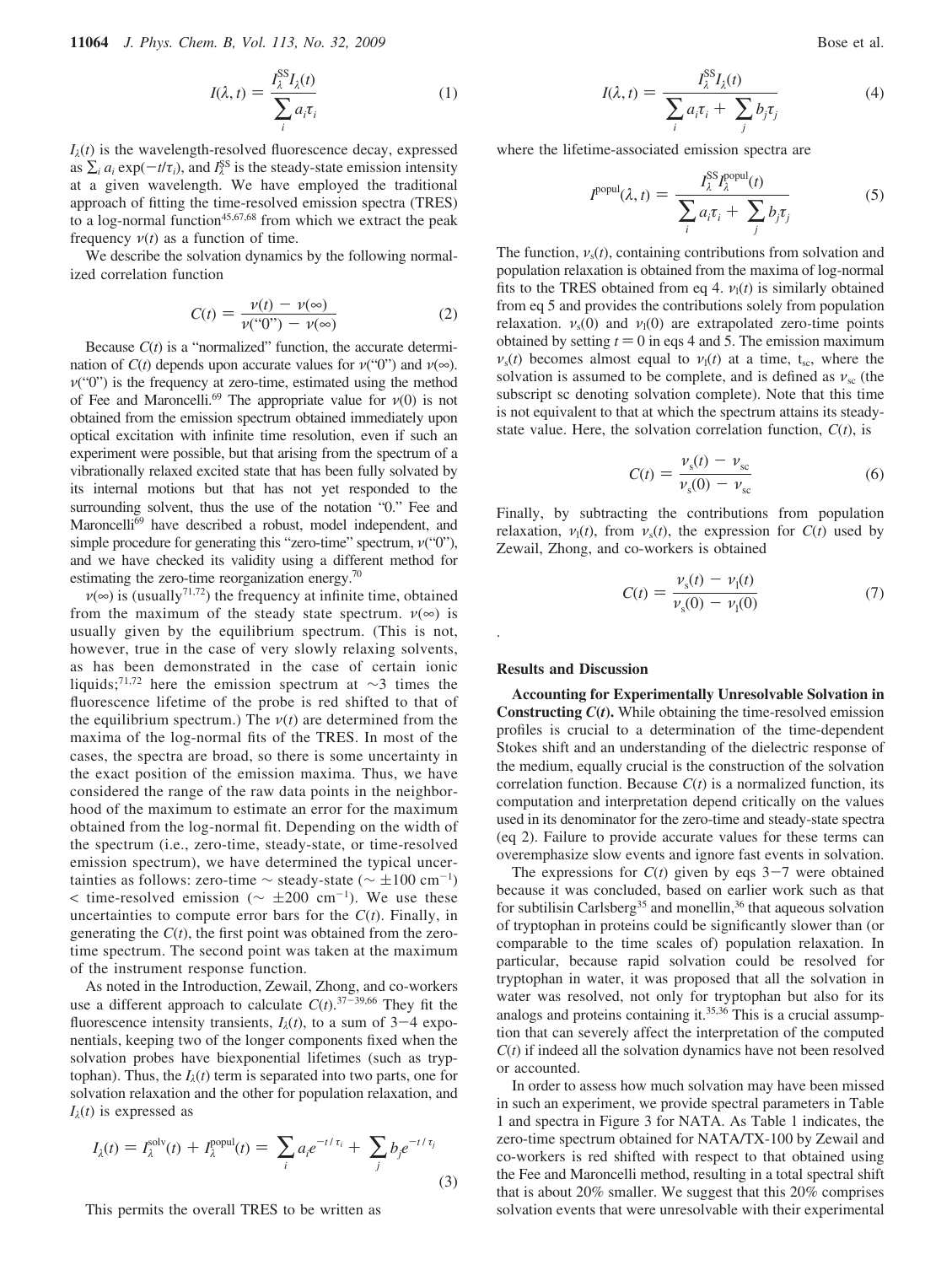**TABLE 1: Spectral Parameters for Solvation in Various Systems***<sup>a</sup>*

| system                             | $v_{\rm exc}^{l}$ | $v({}^\alpha 0")^c$          | $\nu(\infty)^c$              | $\Delta v^c$             | $\lambda$ <sup>("</sup> 0") <sup>d</sup> | $\lambda(\infty)^d$ |
|------------------------------------|-------------------|------------------------------|------------------------------|--------------------------|------------------------------------------|---------------------|
| NATA/hexane                        | 37450             |                              | 32260                        |                          |                                          | 3820                |
| NATA/H <sub>2</sub> O              | 35970             | 31160                        | 28250                        | 2910                     | 4220                                     | 5300                |
| NATA/CH <sub>3</sub> CN            | 35840             | 31160                        | 29850                        | 1310                     | 4140                                     | 4280                |
| $NATA/TX-100$                      | 35970             | 31160<br>30420 <sup>35</sup> | 30310<br>29750 <sup>35</sup> | 850<br>670 <sup>35</sup> | 4010                                     | 4600                |
| C <sub>153</sub> /hexane           | 25770             |                              | 22370                        |                          |                                          | 2100                |
| $C153/CH_3CN$                      | 23980             | 21010                        | 19160                        | 1850                     | 2040                                     | 2850                |
| apoMb/C153                         | 22940             | 20260                        | 18730                        | 1530                     | 1850                                     | 2450                |
| apoLba/C153                        | 23200             | 20660                        | 19060                        | 1600                     | 1840                                     | 2590                |
| subtilisin Carlsberg <sup>35</sup> |                   | 30710                        | 29270                        | 1440                     |                                          |                     |
| monellin <sup>36</sup>             |                   |                              |                              | 960                      |                                          |                     |

*a* All values are given in wavenumbers (cm<sup>-1</sup>). *b* The maximum of the fluorescence excitation spectrum (exc), which is equivalent to the absorption spectrum. *<sup>c</sup>* The maximum of the steady-state and zero-time spectrum, which is discussed in the text and whose computation is discussed in detail elsewhere.<sup>69,70</sup> The  $\Delta v$  were calculated as ( $v("0") - v(\infty)$ ), unless otherwise indicated. For monellin,<sup>36</sup> Subtilisin Carlsberg and NATA/TX-100,<sup>35</sup>  $v(120 \text{ ps})$ ,  $v(200 \text{ ps})$ , and  $v(250 \text{ ps})$ , respectively, are used instead of  $v(\infty)$ . *d* The reorganization energy, which is a more quantitative measure of solvation and whose computation is discussed elsewhere.<sup>28</sup> The reorganization energies cited in ref 57 were mistakenly obtained using spectra instead of lineshapes and are consequently incorrect. Also, in this earlier cited work a 40:1 protein to C153 ratio was used.



**Figure 3.** Normalized excitation and emission spectra of NATA in 10 mM potassium phosphate buffer of pH 7 (solid line), acetonitrile (dashed line), and TX-100 micelle (dotted line). Corresponding time zero spectra in acetonitrile and TX-100 micelle are also included. The construction of the zero-time spectrum is discussed elsewhere.<sup>14,69,70</sup> The overlap of excitation spectra in these systems indicates that their "zero-time" spectra are identical. It is known that the tryptophyl absorption spectrum is relatively insensitive to the environment,<sup>82</sup> and this is borne out in the figure, where the excitation spectra of NATA in water, acetonitrile, and micelles are essentially superimposable.

apparatus. Similarly, based upon the assumption that NATA provides a good model for tryptophan in proteins, we suggest that the zero-time spectrum they propose for subtilisin Carlsberg  $(30710 \text{ cm}^{-1} \text{ rather than } 31160 \text{ cm}^{-1} \text{ obtained from the Fee})$ and Maroncelli method) is indicative of unresolved solvation events. Subsequent work by Zewail, Zhong, and co-workers predicated, it would seem, on the evidence that these results provide for slow solvation, devoted considerable effort to the construction of the solvation correlation function,<sup>37</sup>-39,66 and led to the form of  $C(t)$  given by eq 7.

**Testing** *C***(***t***) Constructions with a Model Tryptophan System.** Equations  $3-7$  were conceived in order to address the peculiarities of tryptophan fluorescence. Petrich et al.73,74 and Szabo and Rayner<sup>75</sup> have shown that the fluorescence decay of tryptophan is well described by a biexponential with two components of ∼600 ps and ∼3 ns, each corresponding to different spectra whose maxima are at ∼335 and ∼350 nm, respectively.

In order to compare eqs 2 and 7 quantitatively, we exploit a model system that mimics tryptophan by using two coumarins having different fluorescence lifetimes, but similar solvation times. The model consists of coumarin 153 and coumarin 152 (Figure 1), which are mixed together in different proportions



**Figure 4.** Fluorescence decay traces ( $\lambda_{\text{ex}} = 407$  nm,  $\lambda_{\text{em}} \ge 425$  nm) of five different mixtures of C153 and C152 in methanol. The five traces shown are with 100:0, 75:25, 50:50, 25:75, and 0:100% C153/ C152 mixtures. The labels given in the figure are the percentages of C153 in the mixtures. The lifetime decreased consistently from 4 to 0.9 ns with increasing percentage of C152. The components of the individual lifetimes reflected the corresponding percentages of the coumarins in the excited state. Because the optical densities of the pure coumarins at 407 nm differ only slightly, the excited state percentages for C153 were found to be 79.5, 53.0, and 26.5, nearly the same as the corresponding molar percentages of 75, 50, and 25 in the ground state.

in methanol. We use fluorescence upconversion spectroscopy to study the solvation dynamics, using the individual coumarins in methanol as well as the binary mixtures of 75:25, 50:50, and 25:75 of C153/C152.

Fluorescence lifetime measurements of five sets of C153/ C152 mixtures in methanol are shown in Figure 4. Pure C153 and C152 have single exponential lifetimes of 4.0 and 0.9 ns, respectively, whereas the mixtures have biexponential decays with the same time constants, whose amplitudes were proportional to their ground-state population ratios, as indicated in Table 2. The representative wavelength-resolved traces obtained on a 10 ps time scale from 480 to 570 nm at 10 nm intervals are presented in Figure 5.

Using the approach leading to eq 2 and the Fee and Maroncelli<sup>69</sup> method for obtaining  $v("0")$ ,  $C(t)$  was computed. The spectral positions are compiled in Table 3. The average solvation times obtained for pure C153 and C152 in methanol were 4.35 and 5.00 ps, respectively. That is, as expected for similar solvation probes, the solvation times are nearly identical within experimental error. Furthermore, as expected, despite the difference in the fluorescence lifetimes of the two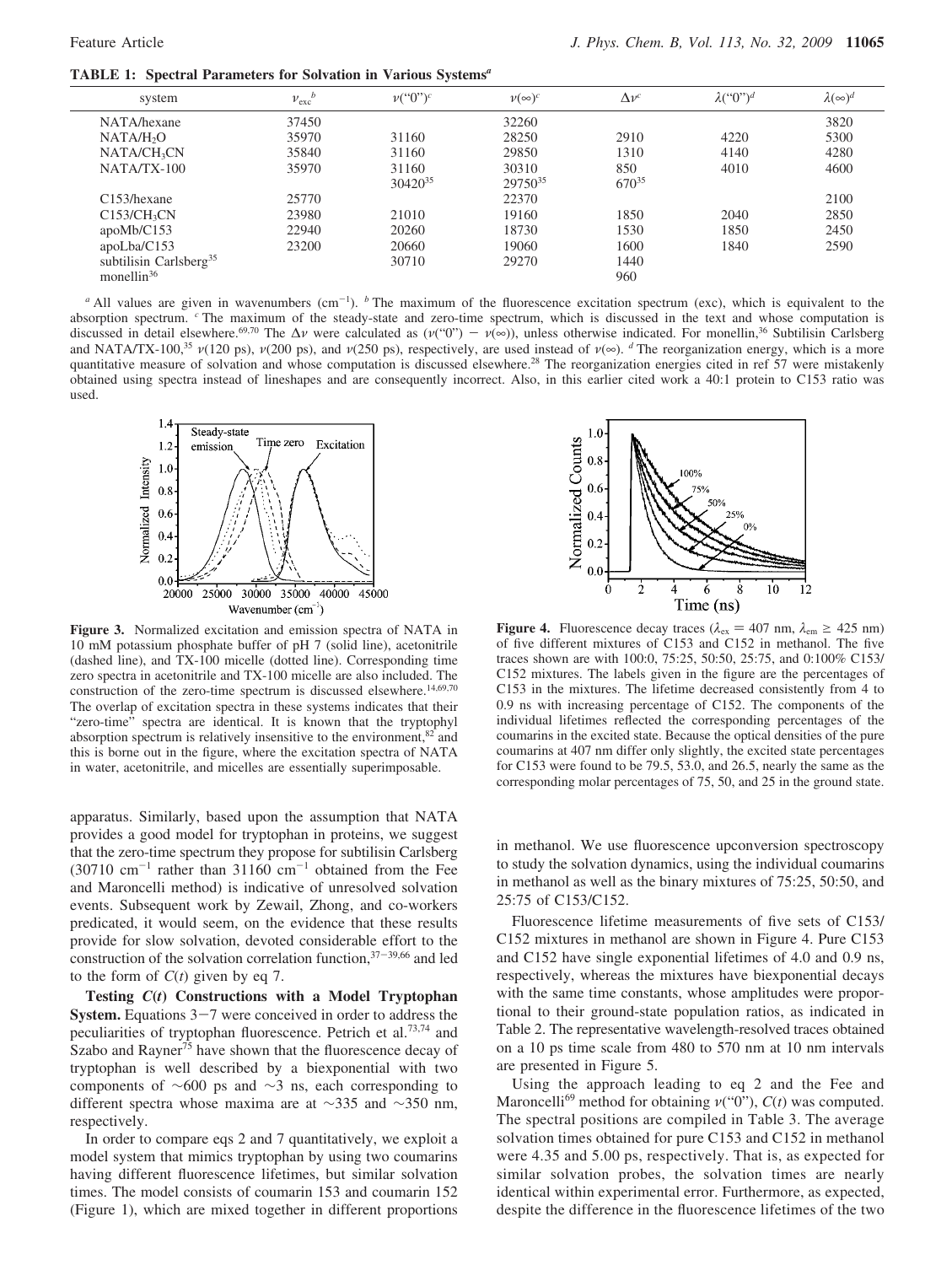**TABLE 2: Solvation and Lifetime Parameters for Different C153/C152 Mixtures in Methanol**

| system     |             | lifetime parameters |                     |      |                     | solvation parameters            |       |               |       |               |                |               |                                            |
|------------|-------------|---------------------|---------------------|------|---------------------|---------------------------------|-------|---------------|-------|---------------|----------------|---------------|--------------------------------------------|
| $C153$ (%) | $C152 (\%)$ | a.                  | $\tau_{\rm c}$ (ns) | a.   | $\tau_{\rm s}$ (ns) | $\langle \tau_f \rangle^a$ (ns) | $a_1$ | $\tau_1$ (ps) | $a_2$ | $\tau_2$ (ps) | a <sub>3</sub> | $\tau_3$ (ps) | $\langle \tau_s \rangle$ (ps) <sup>b</sup> |
| 100        |             |                     |                     | 1.0  | 4.0                 | 4.0                             | 0.54  | 0.14          | 0.23  | 3.4           | 0.23           | l 5.2         | 4.35                                       |
| 75         | 25          | 0.25                | 0.9                 | 0.75 | 4.0                 | 3.2                             | 0.50  | 0.02          | 0.25  | 3.0           | 0.25           | 13.0          | 4.00                                       |
| 50         | 50          | 0.48                | 0.9                 | 0.52 | 4.0                 | 2.5                             | 0.49  | 0.03          | 0.25  | 1.0           | 0.26           | 17.0          | 4.70                                       |
| 25         | 75          | 0.72                | 0.9                 | 0.28 | 4.0                 | 1.8                             | 0.51  | 0.02          | 0.19  |               | 0.30           | 14.9          | 4.70                                       |
|            | 100         | 1.0                 | 0.9                 |      |                     | 0.9                             | 0.48  | 0.02          | 0.22  | 1.0           | 0.30           | 16.0          | 5.00                                       |

*a* The average lifetimes,  $\langle \tau_i \rangle$ , are associated with an error bar of  $\pm 0.2$  ns based on the average of three measurements. *b* Solvation time  $\langle \tau_i \rangle$ was calculated using the traditional method of  $C(t)$  calculation according to eq 2, using the zero-time peak maxima from Fee-Maroncelli's method.<sup>69</sup>



**Figure 5.** Representative normalized fluorescence upconversion traces for the 75:25-C153/C152 mixture obtained at wavelengths from 480 to 570 nm at 10 nm intervals. These traces were fit in two ways, one with a sum of  $2-3$  exponentials, and also with four exponentials, using  $\sum_i a_i \exp(-t/\tau_i) + \sum_j b_j \exp(-t/\tau_j)$ , keeping two of the longer components,  $\tau_j$ , fixed at the two lifetimes of the coumarins in binary mixtures.

probes, the average solvation times of the probe mixtures are within the range of solvation times of the pure probes (Table 2).

The data for coumarin mixtures were also subjected to the approach leading to eq 7. Figures  $6a-c$  provide a comparison of the *C*(*t*)s obtained from eqs 2 and 7 for three coumarin mixtures. In each case, eq 7 suggests that the amplitude of slow solvation is significantly greater than that provided by eq 2. This discrepancy is clearly a result of the difference in the values of zero-time (Table 3) used in the respective equations. In fact, if the Fee and Maroncelli zero-time is inserted into eq 7, much better agreement of the correlation functions is obtained.

As a control experiment, our *C*(*t*) for C153 in methanol obtained using eq 2 is compared with that obtained by Maroncelli and co-workers<sup>46</sup> in Figure 6d. The agreement is very good, even though the time resolution of the systems used is different. Ours is ∼300 fs while theirs is ∼110 fs. The *C*(*t*) for solvation in methanol has been well documented. Gustavsson et al.<sup>76</sup> and Jarzeba et al.<sup>77</sup> have obtained similar results. Equation 7 clearly exaggerates the slow component of solvation in methanol.

**Approximate Methods.** On the basis of the comparison above and work we have presented elsewhere,<sup>44,70,78</sup> we suggest that the method of Fee and Maroncelli for obtaining the zerotime spectrum is the soundest available. Its details are clearly described in their paper,<sup>69</sup> briefly alluded to above, and provide the basis for the construction of an entire emission spectrum. In this paper, Fee and Maroncelli also provide a simple equation for approximating the maximum of the zero-time spectrum

$$
\nu_{em}^{P}(0) = \nu_{abs}^{P} - (\nu_{abs}^{nP} - \nu_{em}^{nP})
$$
 (10)

where P and nP refer to the position of the emission or absorption spectra in polar or nonpolar solvents, respectively. In our experience, this approximation usually deviates from that obtained by the full method by at least a few hundred wavenumbers. Comparisons are provided in Table 3. Bhattacharya and co-workers use eq 10 as a quick way of estimating the position of the zero-time spectrum, $43,79$  but we propose that it is no substitute for using the full method-especially when quantitative interpretations of *C*(*t*) are required.

**TABLE 3: Comparison of Zero-Time Spectral Positions (cm**-**<sup>1</sup> ) Using Different Methods**

|         |             |            |                          | time zero       |                       |                                         |                        |                           |
|---------|-------------|------------|--------------------------|-----------------|-----------------------|-----------------------------------------|------------------------|---------------------------|
| system  |             |            | full method <sup>b</sup> |                 |                       | approx method <sup><math>c</math></sup> |                        |                           |
| C153(%) | $C152 (\%)$ | $v_s(0)^a$ | midpoint <sup>d</sup>    | peak maxima $e$ | midpoint <sup>d</sup> | peak maxima <sup>e</sup>                | difference of midpoint | difference of peak-maxima |
| 100     |             |            | 20520                    | 20770           | 20410                 | 20230                                   | 110                    | 540                       |
| 75      | 25          | 20000      | 21360                    | 21450           | 21000                 | 21530                                   | 360                    | $-80$                     |
| 50      | 50          | 20120      | 21690                    | 21710           | 21870                 | 21160                                   | $-180$                 | 550                       |
| 25      | 75          | 20200      | 21500                    | 21730           | 21550                 | 21510                                   | $-50$                  | 220                       |
|         | 100         |            | 21480                    | 21760           | 21670                 | 21790                                   | $-190$                 | $-30$                     |

 $a$  v<sub>s</sub>(0), obtained from eq 7, is the extrapolated zero-time point obtained by setting  $t = 0$  in eq 4.<sup>37-39,66</sup> *b* Calculated using full Fee and Maroncelli's method,<sup>69</sup> where the entire zero-time spectrum is constructed. <sup>*c*</sup> Approximation using  $\nu_{em}^{\text{polar}}(0) = \nu_{abs}^{\text{polar}} - (\nu_{abs}^{\text{non-polar}} - \nu_{em}^{\text{non-polar}})^{.69}$ *d* Midpoint frequencies are calculated as  $v_{mid} = (v_{+} + v_{-})/2$ , where  $v_{+}$  and  $v_{-}$  are the midpoint frequencies at the blue and red edges of the spectrum, respectively. *<sup>e</sup>* Peak maxima of the zero-time spectrum obtained from log-normal fitting using the full Fee and Maroncelli procedure and are used in eq 2 for the construction of  $C(t)$ . *f* Differences are calculated as (full method) - (approximate method).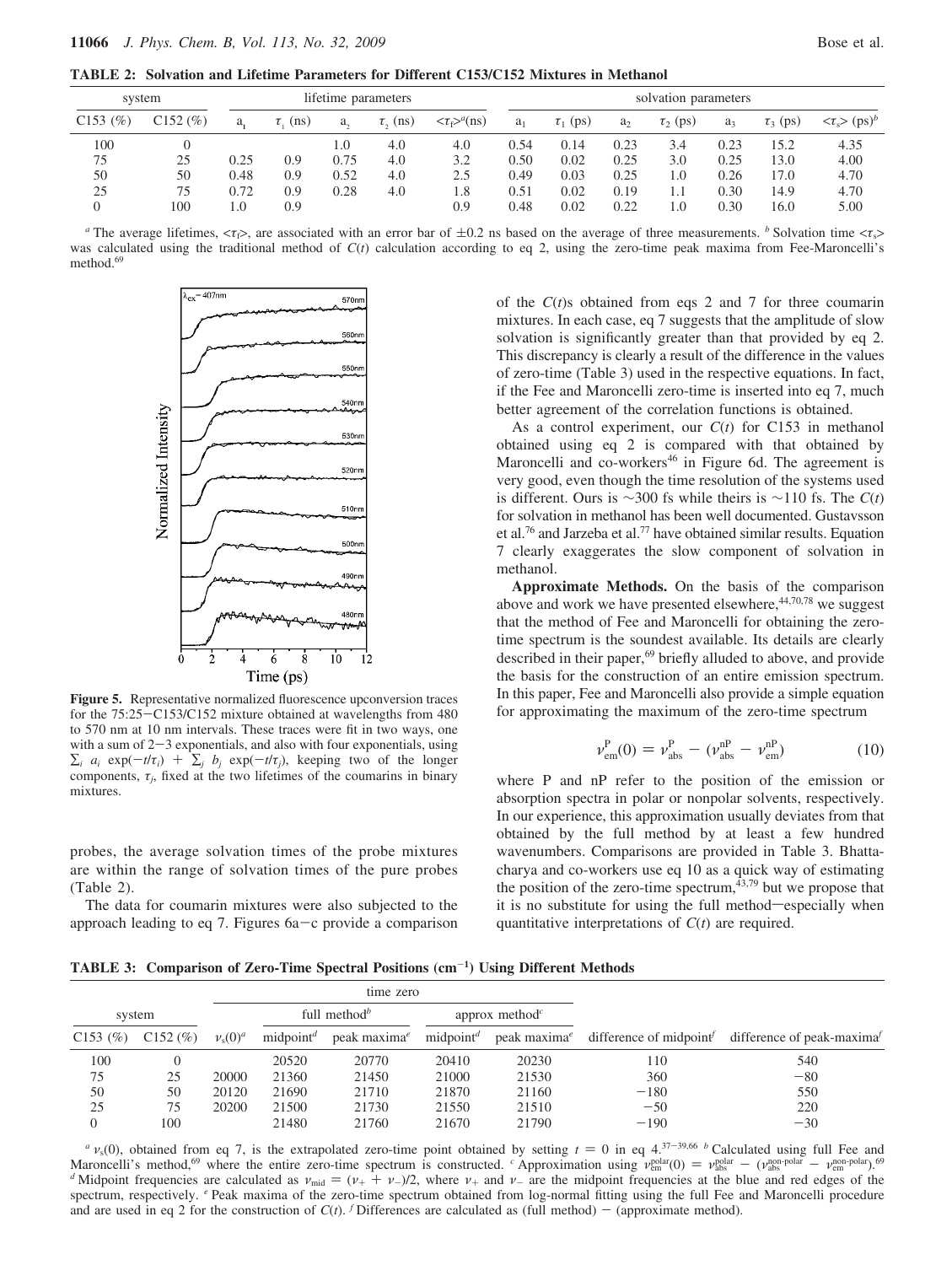

**Figure 6.** Solvation correlation functions, *C*(*t*)s, of (a) 75:25, (b) 50:50, (c) 25:75 (from top to bottom) of C153/C152 mixtures in methanol, calculated using eq 2  $\bullet$ ), and using eq 7  $\circ$ . The bottom most panel d shows the  $C(t)$  of pure C153 in methanol using eq 2 ( $\bullet$ ) and that obtained by Maroncelli and co-workers (O). All *C*(*t*) decays are fit with a sum of three exponentials and fitting parameters obtained from eq 2 are listed in Table 2. From panels  $a-c$ , it can be seen that the solvation is considerably slower using eq 7 as opposed to the approach given by eq 2. Panel d presents a control experiment showing good agreement of our *C*(*t*) with that of Maroncelli for pure C153 in methanol.

#### **Conclusions**

As a result of the comparisons provided above, especially in the tables and in Figure 6, we conclude that it is unnecessary to make additional corrections for multiple lifetimes of the solvation probe (or probes). Lifetime effects are automatically accounted for in the construction of the time-resolved spectra by means of eq 1. The only instance where lifetime effects are important is when the solvation time is considerably longer than the excited-state lifetime, that is, in circumstances where there are no photons available to probe the continually evolving process. This situation occurs in highly viscous systems, such as glasses and ionic liquids.<sup>71,72,78,80,81</sup> It might also be expected to occur in very slow processes in proteins, such as large amplitude conformational changes and folding and unfolding processes, which the experiments discussed here are not designed to investigate.

While eq 7 adequately reproduces the form of the solvation dynamics at longer times, it significantly overemphasizes its amplitude. This is a consequence of underestimating the position of the "zero-time" spectrum by more than  $1000 \text{ cm}^{-1}$  (Table 3). Consequently, it is possible to exaggerate the amplitudes of slower solvation phenomenon that may be attributed to "biological water", water-protein interactions, or the protein itself.

We stress that *C*(*t*) is a normalized function whose form and interpretation depend critically upon the terms in its denominator, namely the positions of the zero-time and steady-state spectra, the former of which we argue is most accurately provided by the full method of Fee and Maroncelli.<sup>69</sup> Finally, we note the excellent agreement between experiment and theory that is emerging in the study of solvation dynamics of proteins, for example, our earlier study of monomeric hemeproteins, and recent work by Boxer and co-workers<sup>31</sup> and Golosov and Karplus.<sup>33</sup>

**Acknowledgment.** We thank Drs. Pramit Chowdhury, Lindsay Sanders Headley, Mintu Halder, Suman Kundu, and Professor Mark S. Hargrove and Daniel W. Armstrong for their early work on this problem.

#### **References and Notes**

(1) Nandi, N.; Bhattacharyya, K.; Bagchi, B. *Chem. Re*V*.* **2000**, *100*, 2013.

- (2) Simon, J. D. *Acc. Chem. Res.* **1988**, *21*, 128.
- (3) Fleming, G. R.; Wolynes, P. G. *Phys. Today* **1990**, *43*, 36.

(4) Barbara, P. F.; Jarzeba, W. Ultrafast Photochemical Intramolecular Charge Transfer and Excited State Solvation. In *Ad*V*ances in Photochemistry*; Volman, D. H., Hammond, G. S., Gollnick, K., Eds.; John Wiley & Sons, New York, 1990.

(5) Maroncelli, M. *J. Mol. Liq.* **1993**, *57*, 1.

(6) Hynes, J. T. Charge Transfer Reactions and Solvation Dynamics. In *Ultrafast Dynamics of Chemical Systems*; Kluwer Academic Publishers: Norwell, MA, 1994; Vol. 7, p 345.

- (7) Fleming, G. R.; Cho, M. H. *Annu. Re*V*. Phys. Chem.* **1996**, *47*, 109.
	- (8) Stratt, R. M.; Maroncelli, M. *J. Phys. Chem.* **1996**, *100*, 12981.
	- (9) Castner, E. W., Jr.; Maroncelli, M. *J. Mol. Liq.* **1998**, *77*, 1.
	- (10) Mukamel, S. *Principles of Nonlinear Optical Spectroscopy*, 1st ed.;
- Oxford University Press: New York, 1995. (11) Hsu, C. P.; Song, X. Y.; Marcus, R. A. *J. Phys. Chem. B* **1997**,
- *101*, 2546.
	- (12) Song, X.; Chandler, D. *J. Chem. Phys.* **1998**, *108*, 2594.
- (13) Nitzan, A. *Chemical Dynamics in Condensed Phases*, 1st ed.; Oxford University Press: New York, 2007.
- (14) Halder, M.; Headley, L. S.; Mukherjee, P.; Song, X.; Petrich, J. W. *J. Phys. Chem. A* **2006**, *110*, 8623.
- (15) Lang, M. J.; Jordanides, X. J.; Song, X.; Fleming, G. R. *J. Chem. Phys.* **1999**, *110*, 5884.
- (16) Marcus, R. A.; Sutin, N. *Biochim. Biophys. Acta* **1985**, *811*, 265. (17) King, G.; Warshel, A. *J. Chem. Phys.* **1989**, *91*, 3647.
- (18) Bader, J. S.; Kuharski, R. A.; Chandler, D. *Abstr. Paper Am. Chem. Soc.* **1990**, *199*, 65.
- (19) Zheng, C.; Wong, C. F.; McCammon, J. A.; Wolynes, P. G. *Chem. Scr.* **1989**, *29A*, 171.
	- (20) Simonson, T. *Proc. Natl. Acad. Sci. U.S.A.* **2002**, *99*, 6544.
	- (21) Warshel, A.; Russel, S. T. *Q. Re*V*. Biol.* **1984**, *17*, 283.
	- (22) Sharp, K. A.; Honig, B. *Ann. Re*V*. Biophys. Chem.* **1990**, *19*, 301. (23) Schutz, C. N.; Warshel, A. *Proteins: Struct., Funct., Gen.* **2001**,
		-
- *44*, 400. (24) Simonson, T. *Curr. Opin. Struct. Biol.* **2001**, *11*, 243.
	- (25) Pierce, D. W.; Boxer, S. G. *J. Phys. Chem.* **1992**, *96*, 5560.
- (26) Bashkin, J. S.; Mclendon, G.; Mukamel, S.; Marohn, J. *J. Phys. Chem.* **1990**, *94*, 4757.
- (27) Homoelle, B. J.; Edington, M. D.; Diffey, W. M.; Beck, W. F. *J. Phys. Chem. B* **1998**, *102*, 3044.
- (28) Jordanides, X. J.; Lang, M. J.; Song, X.; Fleming, G. R. *J. Phys. Chem. B* **1999**, *103*, 7995.
- (29) Pal, S. K.; Peon, J.; Bagchi, B.; Zewail, A. H. *J. Phys. Chem. B* **2002**, *106*, 12376.
	- (30) Fraga, E.; Loppnow, G. R. *J. Phys. Chem. B* **1998**, *102*, 7659.
- (31) Abbyad, P.; Shi, X.; Childs, W.; McAnaney, T. B.; Cohen, B. E.; Boxer, S. G. *J. Phys. Chem. B* **2007**, *111*, 8269.
- (32) Cohen, B. E.; McAnaney, T. B.; Park, E. S.; Jan, Y. N.; Boxer, S. G.; Jan, L. Y. *Science* **2002**, *296*, 1700.
- (33) Golosov, A. A.; Karplus, M. *J. Phys. Chem. B* **2007**, *111*, 1482. (34) Zhong, D. P.; Pal, S. K.; Zhang, D. Q.; Chan, S. I.; Zewail, A. H. *Proc. Natl. Acad. Sci. U.S.A.* **2002**, *99*, 13.
- (35) Pal, S. K.; Peon, J.; Zewail, A. H. *Proc. Natl. Acad. Sci. U.S.A.* **2002**, *99*, 1763.